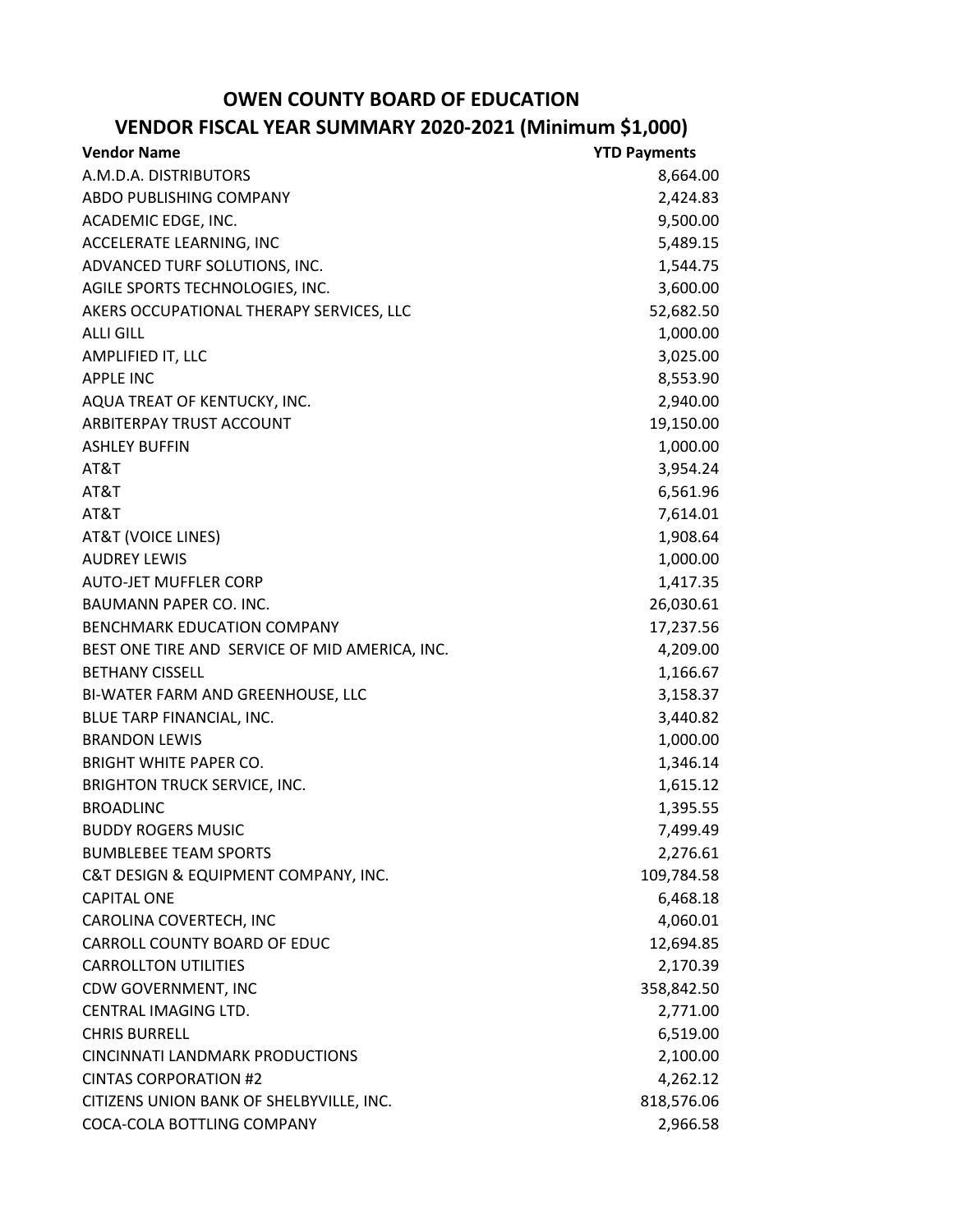| COGNIA, INC.                                     | 4,800.00  |
|--------------------------------------------------|-----------|
| <b>COMMITTEE FOR CHILDREN</b>                    | 2,529.00  |
| <b>CONTRACT PAPER GROUP INC.</b>                 | 5,449.65  |
| <b>CRAWFORD &amp; BAXTER, P.S.C</b>              | 10,712.50 |
| CREATIVE-IMAGE TECHNOLOGIES, LLC                 | 5,611.99  |
| CRESTLINE SPECIALTIES, INC.                      | 2,682.15  |
| <b>CUSTOM FOOD SOLUTIONS</b>                     | 8,288.60  |
| D C ELEVATOR CO. INC.                            | 10,670.90 |
| DATA RECORDS MANAGEMENT SERVICES                 | 2,267.78  |
| <b>DAVID WAINSCOTT</b>                           | 1,411.65  |
| DEAN DAIRY CORPORATE, LLC                        | 49,162.89 |
| DEBORAH K. WHOBREY                               | 1,610.99  |
| <b>DECKER</b>                                    | 1,214.57  |
| DELIGHTFUL DAYS INC.                             | 5,026.02  |
| <b>DELL MARKETING LP</b>                         | 43,856.85 |
| DERBY FIRE & SAFETY, LLC                         | 3,444.53  |
| DIESEL USA GROUP, INC.                           | 2,090.27  |
| DIGI INTERNATIONAL, INC.                         | 5,079.82  |
| DISCOUNT SCHOOL SUPPLY                           | 1,181.32  |
| <b>DOLLAR GENERAL PARTNERS</b>                   | 2,483.55  |
| <b>EARTHGRAINS BAKING CO INC</b>                 | 4,470.80  |
| EDGENUITY INC.                                   | 9,000.00  |
| EDPUZZLE, INC                                    | 2,340.00  |
| EDUCATIONAL EXCELLENCE FOUNDATION OF OWEN COUNTY | 1,200.00  |
| EPREP, INC.                                      | 4,716.00  |
| <b>FIFTH THIRD BANK</b>                          | 41,673.84 |
| <b>FINAL FINISH</b>                              | 2,800.00  |
| FIRE ALARM SECURITY TECHNOLOGIES, LLC            | 3,760.00  |
| FIRST STRING MEDIA PRODUCTIONS, LLC              | 1,200.00  |
| FISHER AUTO PARTS, INC.                          | 1,661.16  |
| FLINN SCIENTIFIC, INC.                           | 2,645.12  |
| <b>FLORENCE WINLECTRIC CO</b>                    | 6,619.67  |
| FOLLETT SCHOOL SOLUTIONS, INC.                   | 5,275.23  |
| <b>FOWLER BELL PLLC</b>                          | 1,550.00  |
| FRISTOE & REYNOLDS, INC.                         | 3,151.82  |
| FRONTLINE TECHNOLOGIES GROUP, LLC                | 4,998.23  |
| FULL SERVICE AUTOMOTIVE, LLC                     | 6,625.40  |
| <b>FUSION SYSTEMS</b>                            | 8,235.00  |
| FUTURE FARMERS OF AMERICAN & IT'S ASSOCIATION    | 1,396.00  |
| <b>GALLATIN CO BOARD OF EDUCATION</b>            | 1,250.00  |
| <b>GINGER COLVIN</b>                             | 1,790.00  |
| <b>GLOBAL PAYMENTS, INC.</b>                     | 4,995.00  |
| <b>GOT-A-GO RENTALS</b>                          | 2,050.20  |
| <b>GRACE WOODYARD</b>                            | 1,000.00  |
| <b>GRAN MEFFORD</b>                              | 2,034.68  |
| <b>GRANT COBB</b>                                | 1,000.00  |
| <b>GRAPHICS FOR ATHLETICS, LLC</b>               | 8,555.50  |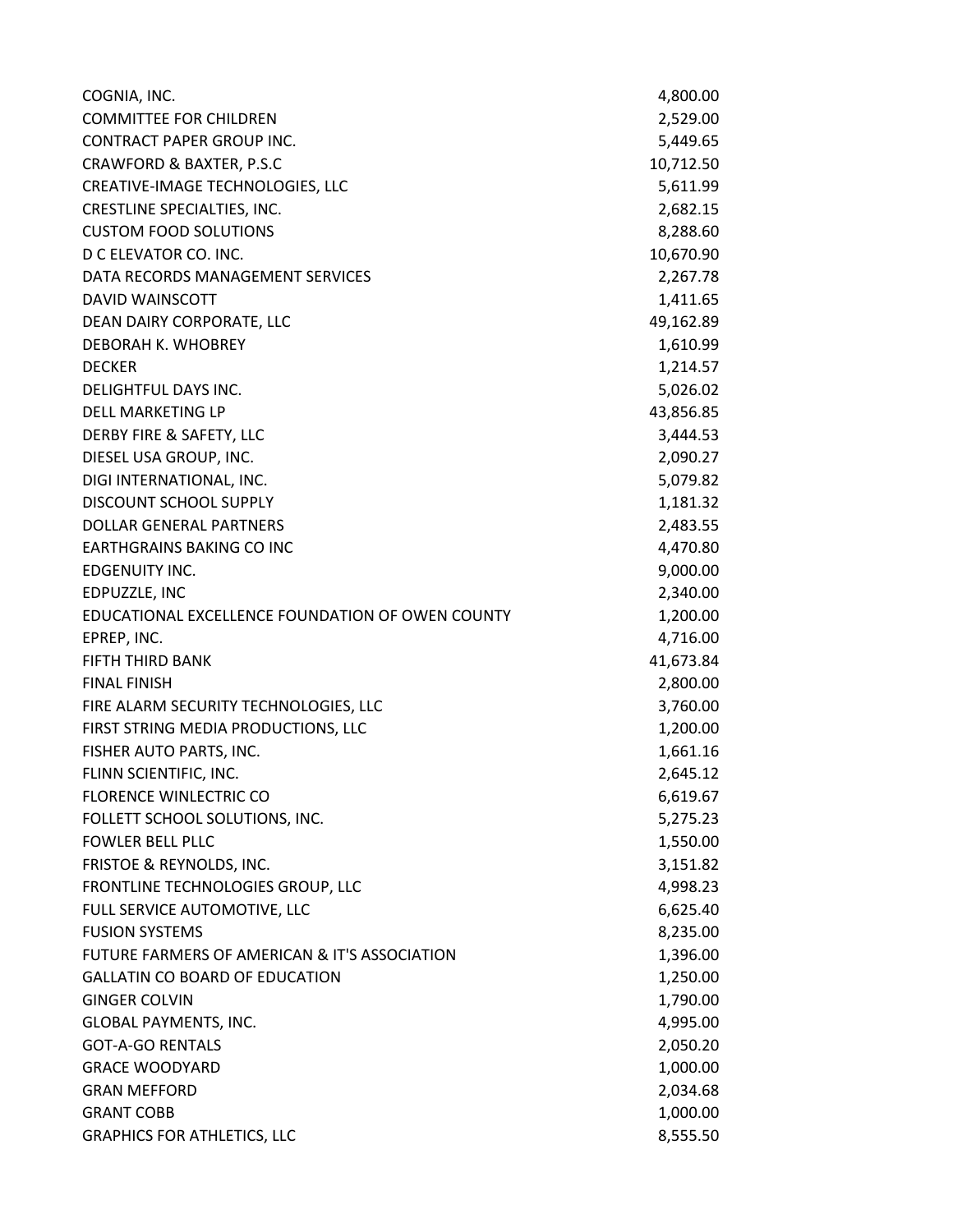| H & W SPORT SHOP, INC.                          | 19,133.30  |
|-------------------------------------------------|------------|
| H. DEAN COOK                                    | 5,019.40   |
| <b>HARSHAW TRANE</b>                            | 9,747.60   |
| <b>HEINEMANN</b>                                | 12,011.49  |
| <b>HERFF JONES</b>                              | 1,722.57   |
| HERTZBERG-NEW METHOD, INC.                      | 3,940.93   |
| <b>HIGH SCOPE</b>                               | 1,705.50   |
| HILLYARD, INC.                                  | 5,390.24   |
| <b>HOPE'S HANDS</b>                             | 5,636.98   |
| <b>HOUGHTON MIFFLIN HARCOURT PUBLISHING CO.</b> | 77,728.98  |
| HUGHES CANDY & TOBACCO, INC                     | 55,724.90  |
| <b>JAN CHRISTOPHER SMITH</b>                    | 1,000.00   |
| <b>IMPERO SOLUTIONS INC.</b>                    | 4,694.00   |
| <b>INFINITE CAMPUS</b>                          | 10,576.60  |
| <b>INTEGRATION PARTNERS</b>                     | 18,868.40  |
| INTERNATIONAL GREENHOUSE CONTRACTORS, INC       | 2,995.00   |
| <b>IVEY MECHANICAL COMPANY, LLC</b>             | 7,710.00   |
| <b>J &amp; N ELECTRONICS</b>                    | 3,444.29   |
| <b>JAMES R JOURNELL</b>                         | 1,010.00   |
| <b>JAMIE OSBORNE</b>                            | 3,709.25   |
| <b>JARED PRATHER</b>                            | 1,000.00   |
| <b>JASON LINDSEY</b>                            | 1,000.00   |
| JEFFERSON COMMUNITY & TECHNICAL COLLEGE         | 5,800.00   |
| <b>JENNIFER STRONG HUHN</b>                     | 11,260.00  |
| JIM S. WEBB                                     | 2,100.00   |
| JOHN F. TROMPETER CO.                           | 4,661.66   |
| <b>JOHN GAYLE</b>                               | 1,100.00   |
| <b>JOSTENS, INC</b>                             | 6,073.25   |
| <b>JUNIOR LIBRARY GUILD</b>                     | 3,339.93   |
| <b>KAITLYN PARKER</b>                           | 2,000.00   |
| <b>KASC</b>                                     | 2,110.00   |
| <b>KASS</b>                                     | 1,250.00   |
| <b>KAYLEE MILLER</b>                            | 1,000.00   |
| <b>KC PROVISIONS</b>                            | 1,233.78   |
| KELLY BROTHERS LUMBER COMPANY                   | 10,680.81  |
| <b>KELSEY DAVIS</b>                             | 1,000.00   |
| KENTUCKY DEPARTMENT OF EDUCATION                | 42,120.00  |
| KENTUCKY EMPLOYERS' MUTUAL INSURANCE AUTHORITY  | 1,513.15   |
| <b>KENTUCKY STATE UNIVERSITY</b>                | 4,150.00   |
| <b>KENTUCKY VIRTUAL LIBRARY</b>                 | 1,970.00   |
| KENWAY DISTRIBUTORS, INC.                       | 5,799.27   |
| <b>KHSAA</b>                                    | 1,500.00   |
| KRON INTERNATIONAL TRUCKS, INC.                 | 122,904.55 |
| <b>KSBA</b>                                     | 12,816.06  |
| KSBIT-UNEMPLOYMENT CONTRIBUTION                 | 14,718.70  |
| <b>KSBIT-WORKERS COMPENSATION</b>               | 17,539.00  |
| <b>KST-KY STATE POLICE</b>                      | 3,000.00   |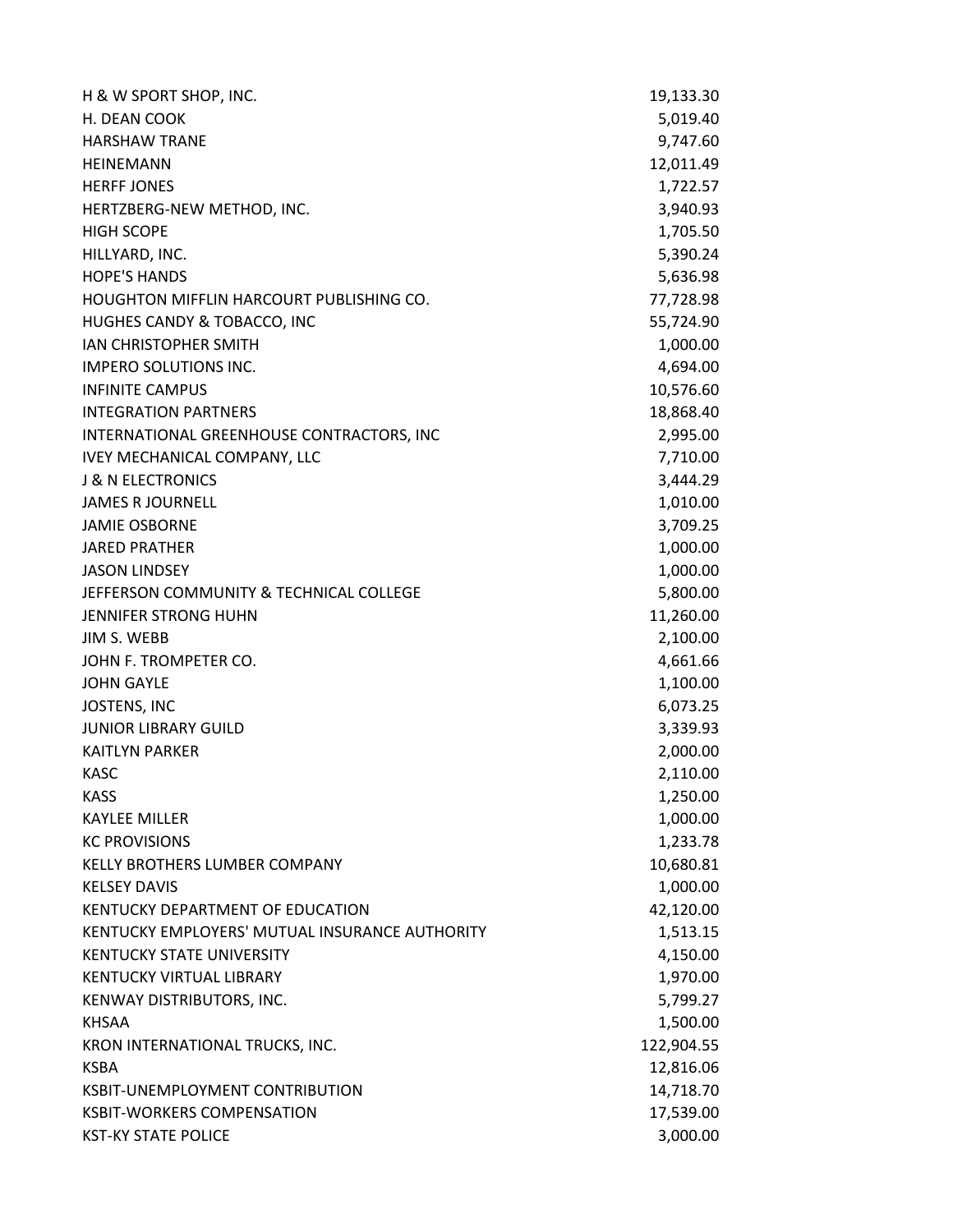| LAKESHORE EQUIPMENT COMPANY                   | 3,499.54   |
|-----------------------------------------------|------------|
| LANDMARK SPRINKLER, INC.                      | 1,300.00   |
| <b>LAURA DUKE</b>                             | 1,500.00   |
| <b>LAWRENCE JENNINGS</b>                      | 1,902.00   |
| LESLIE T. JUMP                                | 1,980.00   |
| LISA H. LOGAN, P.T.                           | 26,487.50  |
| LOWE'S COMPANIES, INC                         | 4,073.81   |
| LUCINDA B. WILHOITE                           | 2,304.00   |
| LYDIA SMOOT                                   | 1,235.00   |
| <b>MADELIN SHELTON</b>                        | 2,000.00   |
| MAKEMUSIC, INC.                               | 1,510.00   |
| <b>MARISSA HILLARD</b>                        | 48,035.00  |
| MARSHALL CHEVROLET INC.                       | 1,249.09   |
| MC CONSULTANT SERVICES INC.                   | 1,070.00   |
| MCGRAW-HILL EDUCATION, INC.                   | 20,832.10  |
| <b>MEADOWVIEW SHOPWISE</b>                    | 6,344.21   |
| <b>MEGAN CAPERTON</b>                         | 16,860.00  |
| <b>MEMORY BOOK COMPANY</b>                    | 1,615.93   |
| MILLENNIUM BUSINESS SYSTEMS, LLC              | 17,360.85  |
| <b>MOLLY GAMBLE</b>                           | 3,500.00   |
| <b>NAPA</b>                                   | 6,259.97   |
| NATIONAL ARCHERY IN THE SCHOOLS PROGRAM, INC. | 1,342.00   |
| <b>NCS PEARSON</b>                            | 1,968.26   |
| NEW SEASONS HVAC INC.                         | 16,525.00  |
| NEWLAND SPEECH THERAPY SERVICES               | 185,096.25 |
| <b>NEWS HERALD</b>                            | 1,884.41   |
| <b>NEWTECH SYSTEMS INC</b>                    | 1,900.00   |
| <b>NIXON POWER SERVICES</b>                   | 4,783.01   |
| NORTHERN KENTUCKY EDUCATION COUNCIL           | 5,000.00   |
| <b>NOTHING BUNDT CAKES</b>                    | 4,164.00   |
| NWEA                                          | 15,428.30  |
| OHIO VALLEY EDUCATIONAL COOPERATIVE           | 199,569.20 |
| OTC BRANDS, INC.                              | 1,377.49   |
| <b>OWEN COUNTY 4-H COUNCIL</b>                | 1,650.00   |
| <b>OWEN COUNTY SHERIFF</b>                    | 159,069.92 |
| <b>OWENTON BARN &amp; METAL SALES, LLC</b>    | 1,192.12   |
| PEAR DECK, INC.                               | 7,000.00   |
| PIONEER MANUFACTURING COMPANY                 | 1,068.30   |
| PIPER'S PIZZERIA INC                          | 1,060.01   |
| PITNEY BOWES GLOBAL FINANCIAL SERVICES LLC    | 1,317.63   |
| PLUMBERS SUPPLY CO.                           | 21,146.49  |
| <b>POCKET NURSE</b>                           | 3,428.92   |
| <b>POSTMASTER</b>                             | 2,510.25   |
| PRESENTATION SOLUTIONS                        | 4,106.01   |
| PROFITABLE SOLUTIONS FUNDRAISING              | 21,211.00  |
| PROJECT LEAD THE WAY, INC.                    | 10,686.50  |
| PROSYS INFORMATION SYSTEMS                    | 19,120.00  |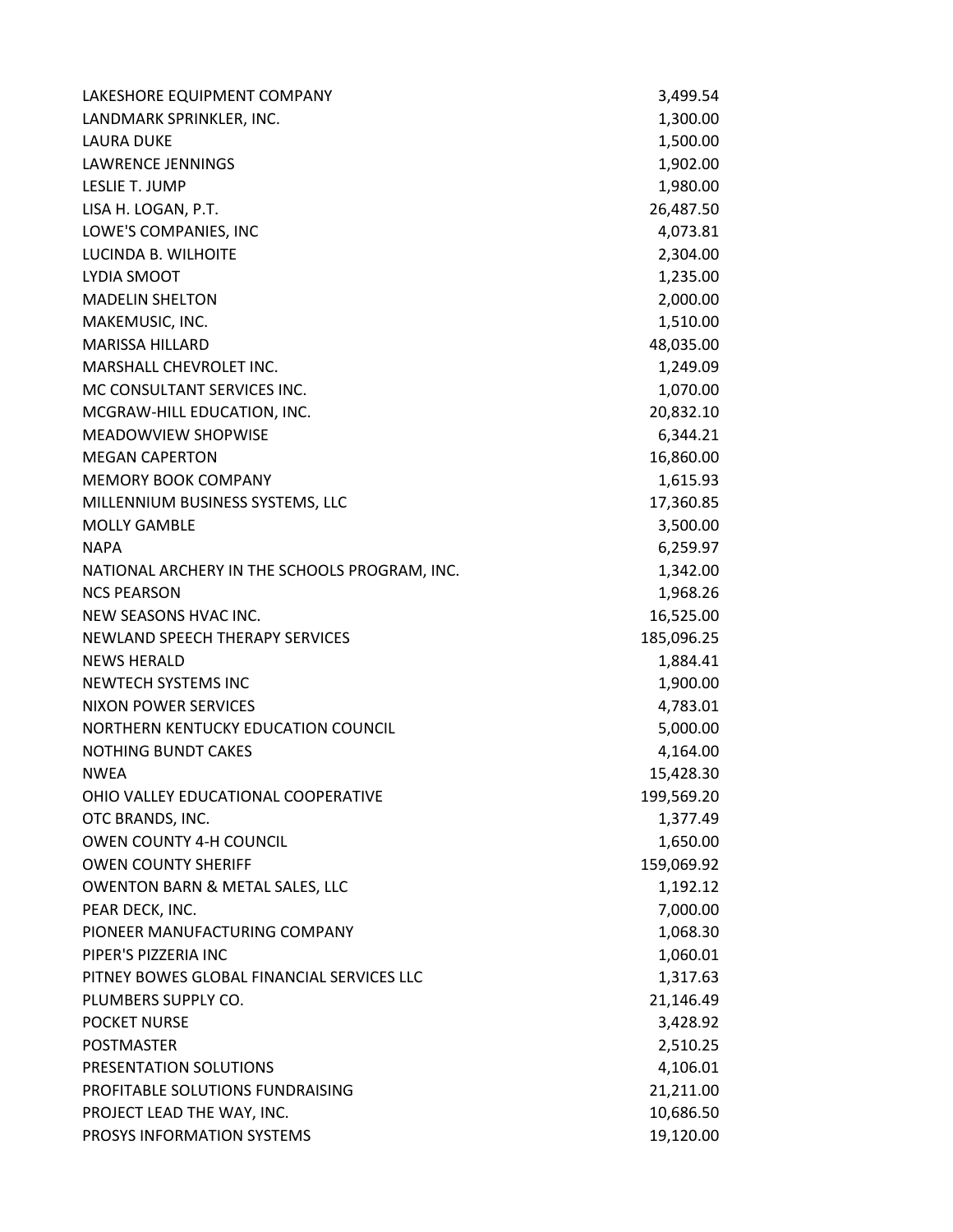| PROVEN LEARNING, LLC                         | 4,614.00   |
|----------------------------------------------|------------|
| PSST ACQUISITION, LLC                        | 19,405.24  |
| PUBLIC RISK PLACEMENT                        | 223,665.56 |
| <b>PURCHASE POWER</b>                        | 1,008.50   |
| QUADIENT FINANCE USA, INC                    | 2,039.00   |
| QUADIENT LEASING USA, INC.                   | 1,006.85   |
| R. J. ROBERTS, INC.                          | 23,955.80  |
| RADIO ENGINGEERING INDUSTRIES, INC.          | 1,888.50   |
| RAPTOR TECHNOLOGIES, LLC                     | 2,760.00   |
| REALITYWORKS, INC                            | 3,530.03   |
| <b>REALLY GOOD STUFF LLC</b>                 | 1,287.43   |
| RIDDELL/ALL AMERICAN SPORTS CORP.            | 4,251.32   |
| ROBERT EHMET HAYES & ASSOCIATES, PLLC        | 33,075.24  |
| RUMPKE OF KENTUCKY, INC                      | 24,903.73  |
| SAMANTHA MASON                               | 1,000.00   |
| SAVE-A-LOT                                   | 2,283.39   |
| <b>SCENARIO LEARNING</b>                     | 7,673.84   |
| <b>SCHOLASTIC BOOK FAIRS</b>                 | 2,452.91   |
| <b>SCHOLASTIC INC</b>                        | 6,060.31   |
| SCHOOL HEALTH CORPORATION                    | 3,944.17   |
| SCHOOL NUTRITION ASSOCIATION                 | 1,678.50   |
| SCHOOL SPECIALTY, LLC                        | 16,891.32  |
| SCHOOLPOINTE, INC.                           | 6,698.50   |
| SCREENCASTIFY, LLC                           | 4,000.00   |
| SDI INNOVATIONS, INC.                        | 6,642.41   |
| <b>SHANNON E. DEZARN</b>                     | 1,000.00   |
| SHERWIN-WILLIAMS COMPANY                     | 1,360.27   |
| <b>SHI</b>                                   | 17,109.32  |
| SHRED-IT US JV LLC                           | 3,208.99   |
| <b>SMART SYSTEMS</b>                         | 14,295.46  |
| SONITROL SECURITY SYSTEMS OF WESTERN KY      | 2,157.00   |
| SOUTHERN GROWN PRODUCE AND FUNDRAISING, LLC  | 2,516.00   |
| <b>SOUTHERN STATES</b>                       | 10,275.67  |
| <b>SOUTHERN STATES</b>                       | 77,867.76  |
| SOUTHERN STATES-GREENHOUSE ACCT              | 5,312.48   |
| STAPLES INC.                                 | 33,915.65  |
| STAPLES, INC.                                | 9,174.25   |
| STEP CG, LLC                                 | 1,133.00   |
| <b>STEPS TO LITERACY</b>                     | 7,375.86   |
| STOERMER-ANDERSON, INC.                      | 3,109.05   |
| STRAWBRIDGE STUDIOS, INC                     | 1,638.91   |
| SWANK MOTION PICTURES, INC.                  | 1,532.00   |
| SWEETWATER SOUND, INC                        | 2,881.25   |
| SYLLABLES READING CENTER                     | 3,597.75   |
| <b>SYNCHRONY BANK</b>                        | 95,646.35  |
| T J WESSELMAN                                | 2,527.69   |
| THE ACADEMIC SUCCESS CENTER OF KENTUCKY, LLC | 1,350.00   |